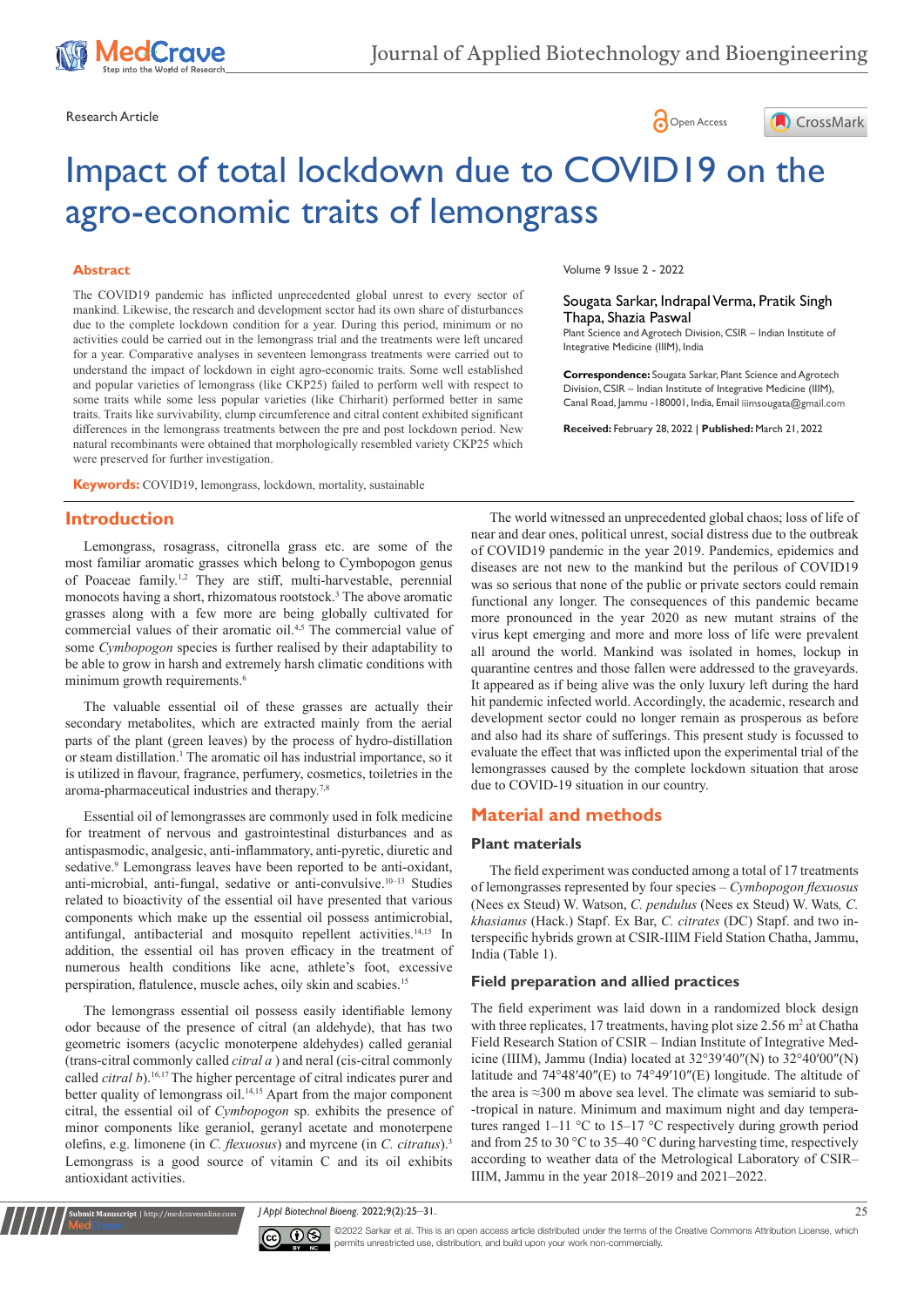| <b>S. No.</b>   | Code             | <b>Details</b>                               | <b>Origin / Places of collections</b> |  |  |
|-----------------|------------------|----------------------------------------------|---------------------------------------|--|--|
| T               | GB3              | Cymbopogon flexuosus                         | CSIR-CIMAP.                           |  |  |
| 2               | GB4              | Cymbopogon flexuosus                         | CSIR-NEIST, Jorhat, Assam.            |  |  |
| 3               | GB5              | Cymbopogon flexuosus                         | CSIR-IIIM Jammu, J&K.                 |  |  |
| 4               | GB6              | Cymbopogon flexuosus                         | CSIR-CIMAP, Bengaluru, Karnataka.     |  |  |
| 5               | GB8              | Cymbopogon flexuosus                         | CSIR-IIIM Jammu, J&K.                 |  |  |
| 6               | GB10             | Cymbopogon flexuosus                         | Odakkali, Kerala                      |  |  |
| 7               | <b>GBII</b>      | Cymbopogon khasianum (Hack.) Stapf. ex Bar   | CSIR-IIIM Jammu, J&K.                 |  |  |
|                 |                  | ×                                            |                                       |  |  |
|                 |                  | Cymbopogon pendulus (Nees ex Steudel) Will.  |                                       |  |  |
| 8               | GB <sub>12</sub> | Cymbopogon flexuosus                         | CSIR-IIIM Jammu, J&K.                 |  |  |
| 9               | GB14             | Cymbopogon citrates (DC) Stapf.              | CSIR-IIIM Jammu, J&K.                 |  |  |
| $\overline{10}$ | GB <sub>15</sub> | Cymbopogon pendulus                          | CSIR-IIIM, Jammu, J&K.                |  |  |
| П               | GB17             | Cymbopogon pendulus (Hack.) Stapf. ex Bar    | CSIR-IIIM Jammu, J&K.                 |  |  |
|                 |                  | $\pmb{\times}$                               |                                       |  |  |
|                 |                  | Cymbopogon khasianum (Nees ex Steudel) Will. |                                       |  |  |
| 12              | GB18             | Cymbopogon flexuosus                         | CSIR-CIMAP, Lucknow.                  |  |  |
| 13              | GB19             | Cymbopogon flexuosus                         | CSIR-CIMAP, Lucknow, UP.              |  |  |
| 4               | GB <sub>2</sub>  | Cymbopogon flexuosus                         | Bengaluru, Karnataka.                 |  |  |
| 15              | GB22             | Cymbopogon flexuosus                         | <b>CSIR-CIMAP, Lucknow</b>            |  |  |
| 16              | GB <sub>24</sub> | Cymbopogon flexuosus                         | Pathankot, Punjab.                    |  |  |
| 17              | <b>GB25</b>      | Cymbopogon flexuosus                         | CSIR-IIIM Jammu, J&K.                 |  |  |

**Table 1** Genotypes, places of collection/origin of aromatic grasses

The crop received normal inter-cultural operations, irrigations and fertilizer applications (60 kg N, 30 kg  $P_2O_5$  and 30 kg K<sub>2</sub>O per hectare) before lockdown situation (2018–2019). However, no intercultural operations, irrigations and fertilizer application could be carried out during lockdown situation (2019–2020), natural rainfall was the only means of irrigation that the trial could have during the lockdown period (Figure 1(a&b). Thereafter, regular inter-cultural operations, irrigations and fertilizer applications (60 kg N, 30 kg  $P_2O_5$ and 30 kg  $K_2O$  per hectare) were applicable after lockdown situation  $(2021-2022)$ .



Figure 1 (a) Some treatments that have sustained the lockdown period in water stress condition with natural rain as only means of irrigation (b) Sustenance of treatments in no water stress condition before lockdown period.

#### **Statistical analysis**

Morphometric observations before and after the COVID19 lockdown situation were recorded for statistical analysis from five randomly chosen plants from each treatment in each replicate with respect to eight important traits as following: Survivability (%); Total herbage/plot(kg); Clump weight(g); Plant height(cm); Clump circumference(cm); Number of sprouts/clump; Essential oil recovery(%) and Citral(%). The data were offered to statistical

analysis using statistical software SPSS v26 for Student's paired sample two tailed t-test.

## **Essential oil extraction and GCMS analysis**

For essential oil extraction 200 g fresh harvested leaves were used for hydro-distillation for three hours in a circulatory Clevenger type apparatus (5 L capacity) from each treatment within each replication. After cooling, the oil was separated from water and further dried using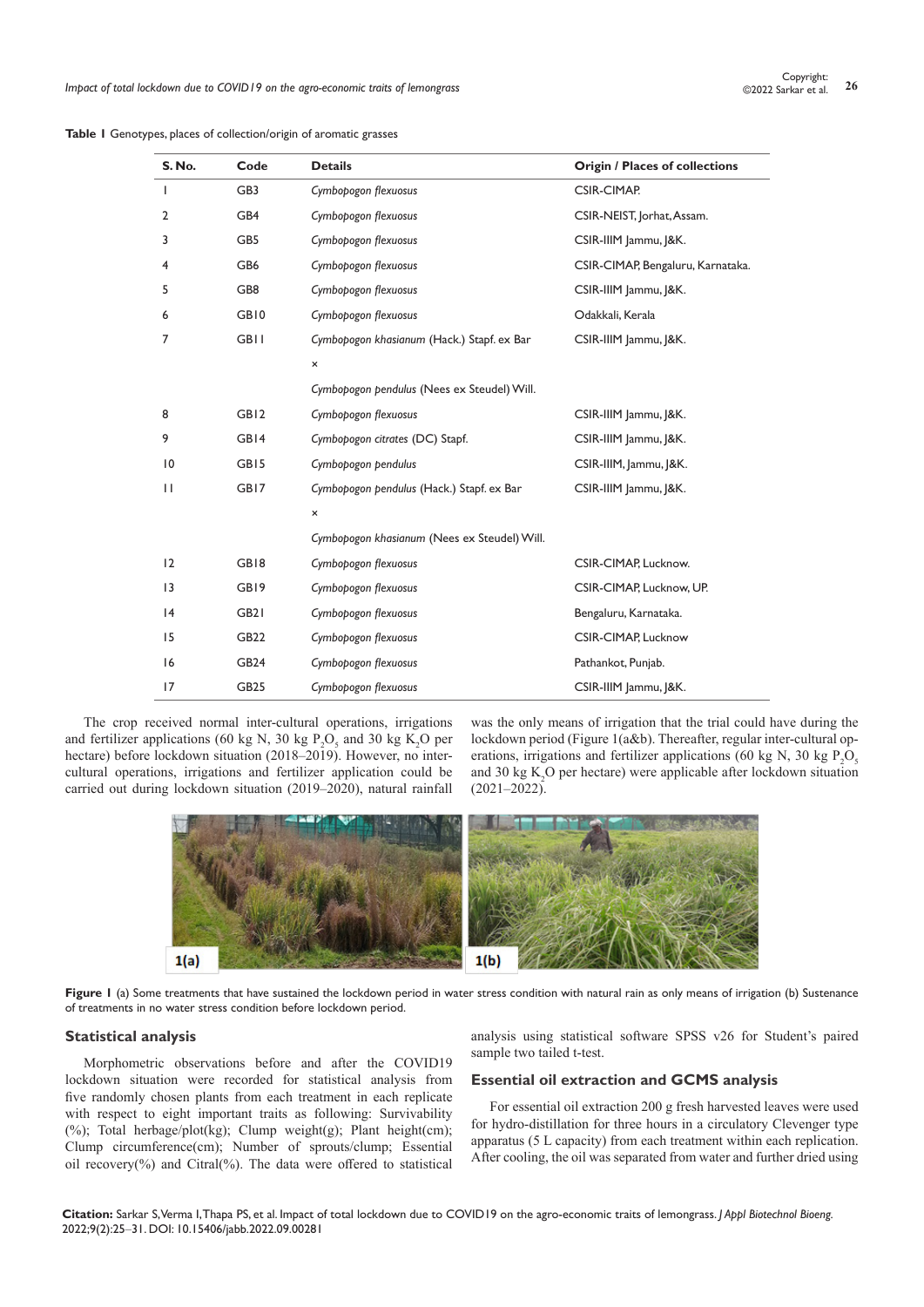anhydrous Na<sub>2</sub>SO<sub>4</sub>. Percentage of essential oil extracted was recorded on fresh weight basis. The yield of essential oil was calculated by the following equation:

*yV W* 100 / = × {( ) }……………………………… (1)

Where y is the yield  $(\%$ , v/w), V is the volume of essential oil collected (mL) and W is the weight of the plant material (200g).

The extracted oil was stored in a sealed glass vial under refrigeration at 4 °C. The essential oil of each treatment was subjected to GC–MS analysis which was carried out on Agilent (S-80) series GC–MS equipped with a Combi Pal auto-sampler. The columns used were Agilent J &W DB-5 GC capillary column (30 m  $\times$  0.25 mm i.d., 0.25 μm) DB-5. Helium was used as the carrier gas with flow rate of 1 ml/min. 2 μl injection of sample was used for analysis. The column temperature was initially programmed at 60◦C held for 5 min and increased to 280◦C at 10◦C/min for 27 min through splitless mode. Injector and detector temperatures were 250◦C. The ionization energy was 70 eV and a mass range of 45–500 AMU. The management of the GC–MS system, parameter settings for GC and mass spectrometry, data receipt and processing were performed using Agilent Chemstation. The spectrums of the components were compared with the database of spectrum of known components stored in the NIST library.

#### **Results**

There has been a general mortality (Figure 2(a&b) in each and every treatment of the trial. By and large every treatment suffered from the havoc caused by rodents and reptiles (Figure 3(a&b). Student's paired sampled two tailed t-test for the trait percent survivability exhibited highly significant (6.842\*\*) value (Table 2) demonstrating higher mortality was prevalent during the pandemic lockdown. Further introspection confirmed that the lemongrass treatment GB21 suffered the highest mortality (75.94%), followed by treatment GB25 (75% mortality) and treatment GB8 (68.75% mortality). The treatment GB11 (variety CKP25 developed by CSIR-IIIM, Jammu) also had its alarming share of mortality represented by 54.46% (Figure 4(a&b) & Figure 5). The treatment GB6 (variety Krishna developed by CSIR-CIMAP, Bangalore) and treatment GB17 (variety Kalam developed by CSIR-IIIM, Jammu) exhibited almost equal mortality (46.43% and 46.23%, respectively) during the pandemic lockdown. The least affected lemongrass treatment was GB3 (variety Chirharit developed by CSIR-CIMAP, Lucknow) having 5.96% mortality followed by treatment GB14 with 7.64% mortality and treatment GB18 (variety Pragati developed by CSIR-CIMAP, Lucknow) with 13.67% mortality. The treatment GB4 (variety JorLab2 developed by CSIR- NEIST, Jorhat) had 17.29% mortality. So, the results clearly indicate that among the improved varieties of lemongrass released so far, variety CKP25 with highest mortality(54.46%) was drastically affected due to lack of care during the lockdown, while the frost resistant variety Chirharit (developed through clonal selection) was practically unharmed with least mortality (5.96%) growing in the same condition during lockdown. Thus, Chirharit which was released as a variety in 2001 developed by CSIR-CIMAP, Lucknow came out to be the most robust lemongrass variety which had tolerated all kinds of unfavourable conditions for a year and yet exhibited maximum survivability.



Figure 2 (a) Overall mortality in the treatments after lockdown period and (b) Overall survivability in the treatments before lockdown period.



**Figure 3** (a) Havoc caused by rodents and reptiles during lockdown period in the trial and (b) Limiting disturbances of rodents and reptiles before lockdown under proper care of treatments in trial.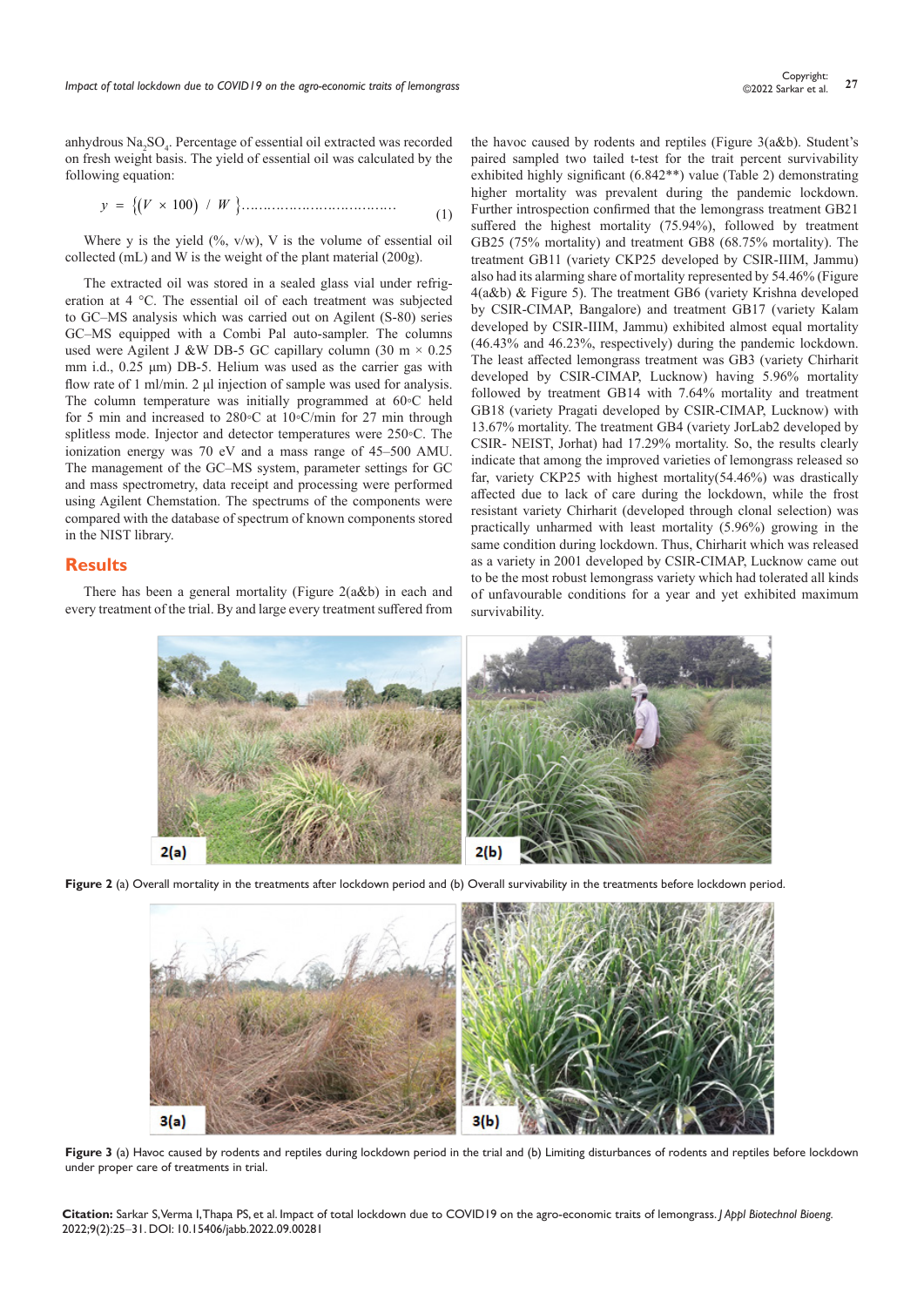

**Figure 4** (a) Mortality in treatment GB11(CKP25) during COVID19 complete lockdown caused due to no care and (b) Luxuriance in treatment GB11(CKP25) before COVID19 complete lockdown under good care.



**Figure 5** Percentage survival of seventeen treatments before and after COVID19 lockdown condition.

**Table 2** Student's paired sample two tailed t-test for eight traits in seventeen treatments of lemongrass

| No. of pairs      | <b>Traits</b>                                       | Mean      | Std.<br>deviation<br>22.096 | Std. error<br>mean<br>5.359 | t-value<br>$6.842**$ | d.f.<br>16 |
|-------------------|-----------------------------------------------------|-----------|-----------------------------|-----------------------------|----------------------|------------|
| Pair I            | Survival (%) before and after lockdown              | 36.67     |                             |                             |                      |            |
| Pair 2            | Total herbage/plot(kg) before and after lockdown    | 0.005     | 0.692                       | 0.168                       | 0.031                | 16         |
| Pair 3            | Clump weight(g) before and after lockdown           | $-87.185$ | 843.098                     | 204.481                     | $-0.426$             | 16         |
| Pair 4            | Plant height(cm) before and after lockdown          | 4.235     | 36.336                      | 8.813                       | 0.481                | 16         |
| Pair 5            | Clump circumference(cm) before and after lockdown   | $-25.058$ | 19.513                      | 4.733                       | $-5.295**$           | 16         |
| Pair 6            | Number of sprouts/clump before and after lockdown   | 17.569    | 95.341                      | 23.124                      | 0.76                 | 16         |
| Pair 7            | Essential oil recovery(%) before and after lockdown | $-0.004$  | 0.171                       | 0.041                       | $-0.099$             | 16         |
| Pair <sub>8</sub> | Citral(%) before and after lockdown                 | 13.954    | 11.334                      | 2.749                       | $5.076**$            | 16         |

 $** = p < 0.01$ , respectively

Mortality in the treatments should have had direct impact on the total herbage content in a plot because reduction in the number of plants in a treatment would lead to the reduction in the overall herbage of the same treatment in the plot. During the pandemic lockdown no harvest was carried out at all and so the individual plants per treatment in each replication had grown for a year. Therefore, the effect of mortality in treatments and loss of herbage due to mortality was compensated with the full herbage growth of the remaining surviving plants of the same treatment. This was clearly exhibited by the Student's paired sampled two tailed t-test for the trait total herbage/plot(kg) having no significant difference (0.031) value (Table 2) demonstrating loss in biomass due to mortality was compensated by yearlong growth of the surviving plants per treatments. This compensation was best exhibited in the lemongrass treatment GB15 (variety RRL16 developed by CSIR-IIIM, Jammu) followed by treatment GB12 (variety CF100

developed by CSIR-IIIM, Jammu), treatment GB14, treatment GB4 (variety JorLab2 developed by CSIR- NEIST, Jorhat) and by the treatment GB24. The results clearly indicate that the variety RRL16 developed by CSIR-IIIM Jammu has the power of overcome the loss of herbage due to mortality if it can be left for prolonged growth and delay in harvest (Figure 6).

Prior to lockdown, the treatments in the trial used to be harvested every third month in order to get best quantity of fresh young herbage and maximum essential oil. However, this process could not be followed during lockdown and the treatments were due with four harvests. Therefore, accumulations of the herb-growth lead to enormous mean clump weight per treatment in the trial. This was clearly exhibited by the Student's paired sampled two tailed t-test for the trait clump weight(g) having no significant difference (-0.426)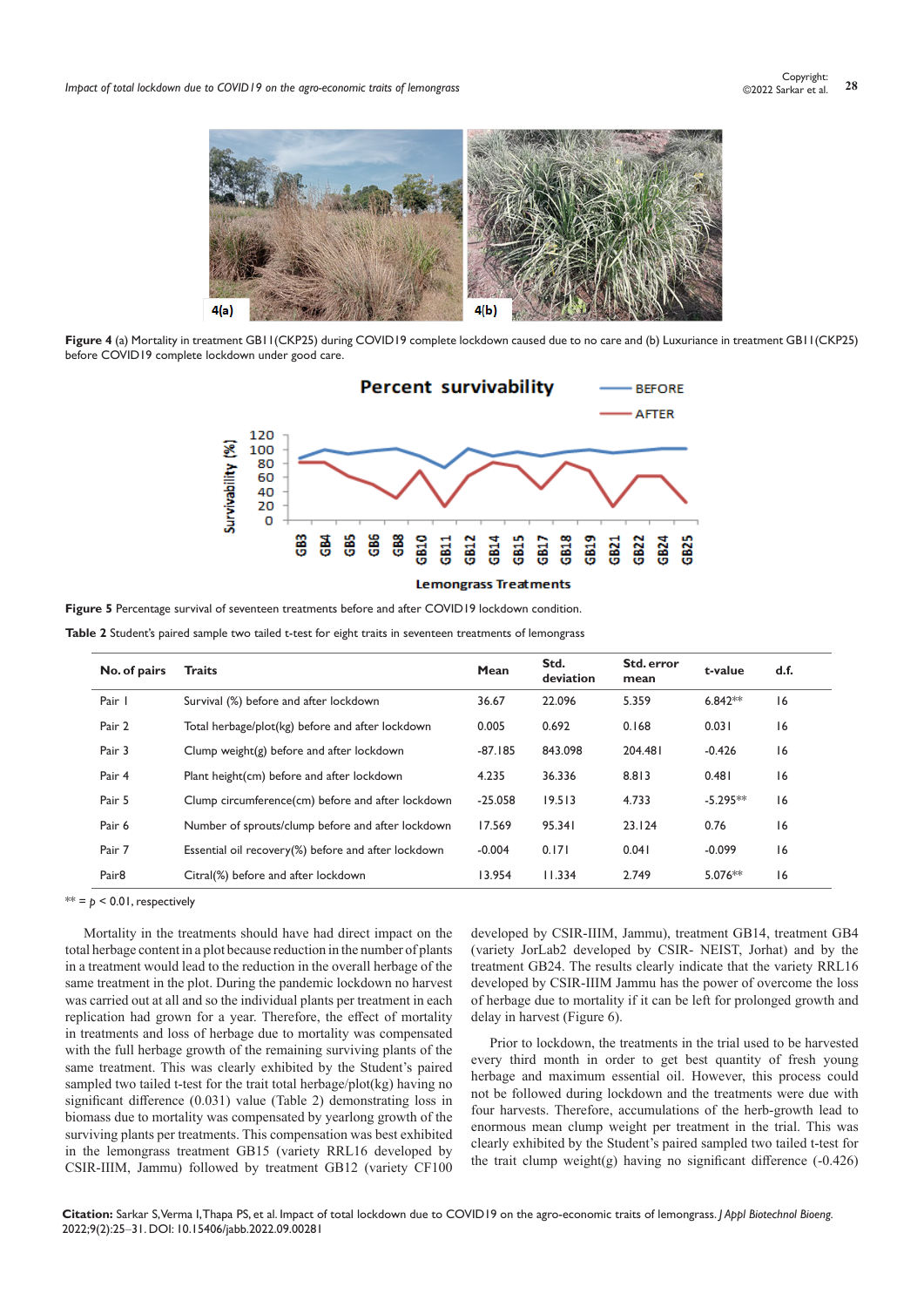*Impact of total lockdown due to COVID19 on the agro-economic traits of lemongrass* **29** Copyright: 29<br>29 Copyright: 29 Copyright: 29 Copyright: 29 Copyright: 29 Copyright: 29 Copyright: 29 Copyright: 29 Copyright: 29

value (Table 2) demonstrating gain in the mean clump weight was a uniform event in the treatments during lockdown. This was best exhibited by GB11(variety CKP25 developed by CSIR-IIIM, Jammu) followed by GB4 (variety JorLab2 developed by CSIR- NEIST, Jorhat) and GB15 (variety RRL16 developed by CSIR-IIIM Jammu). The results clearly indicate that among the released lemongrass varieties, CKP25 developed by CSIR-IIIM Jammu will have the highest mean clump weight if it is left unharvested for even a year (Figure 7).



**Figure 6** Total quantity of herbage/plot (kg) of seventeen treatments before and after COVID19 lockdown condition.



**Figure 7** Clump weight (g) of seventeen treatments before and after COVID19 lockdown condition.

Height of the plant wasn't much affected in the pre and post lockdown period as the length of the vegetative part of the treatments was measured and not the reproductive part. This was further proved by the Student's paired sampled two tailed t-test where the trait plant height(cm) had no significant difference (0.481) value (Table 2, Figure 8).



**Figure 8** Plant height (cm) of seventeen treatments before and after COVID19 lockdown condition.

In all cases mean circumference of the clumps in every treatment had increased post COVID19 lockdown except variety CKP25. This was further proved by the Student's paired sampled two tailed t-test where the trait clump circumference (cm) had highly significant difference (-5.295\*\*) value (Table 2) demonstrating increase in the mean clump circumference was not a homogenous event in the treatments but every treatment had its own tendency of radial growth (Figure 9).



**Figure 9** Clump circumference (cm) of seventeen treatments before and after COVID19 lockdown condition.

The number of new sprouts which emanated from a clump after its harvest was not significantly different in the pre and post lockdown period which was further supported by the Student's paired sampled two tailed t-test where the trait number of sprouts/clump had no significant difference (0.760) value (Table 2, Figure 10) in the treatments.



**Figure 10** Number of sprouts/clump in seventeen treatments before and after COVID19 lockdown condition.

The recovery of essential oil was also not significantly different compared to the pre and post lockdown period which was further supported by the Student's paired sampled two tailed t-test where the trait essential oil recovery( $\%$ ) had no significant difference (-0.099) value (Table 2) in the treatments. This demonstrates that the percentage recovery of essential oil would remain almost same even if four harvests remained due (Figure 11).



**Figure 11** Essential oil recovery (%) in seventeen treatments before and after COVID19 lockdown condition.

The percentage content of citral in the treatments of lemongrass varied significantly when compared to the pre and post COVID19 pandemic period. This was further supported by the Student's paired sampled two tailed t-test where the trait citral(%) had significant difference (5.076\*\*) value (Table 2) in the treatments. There was a general trend of reduction in citral content in all the treatments with only one exception. The treatment GB18 (variety Pragati developed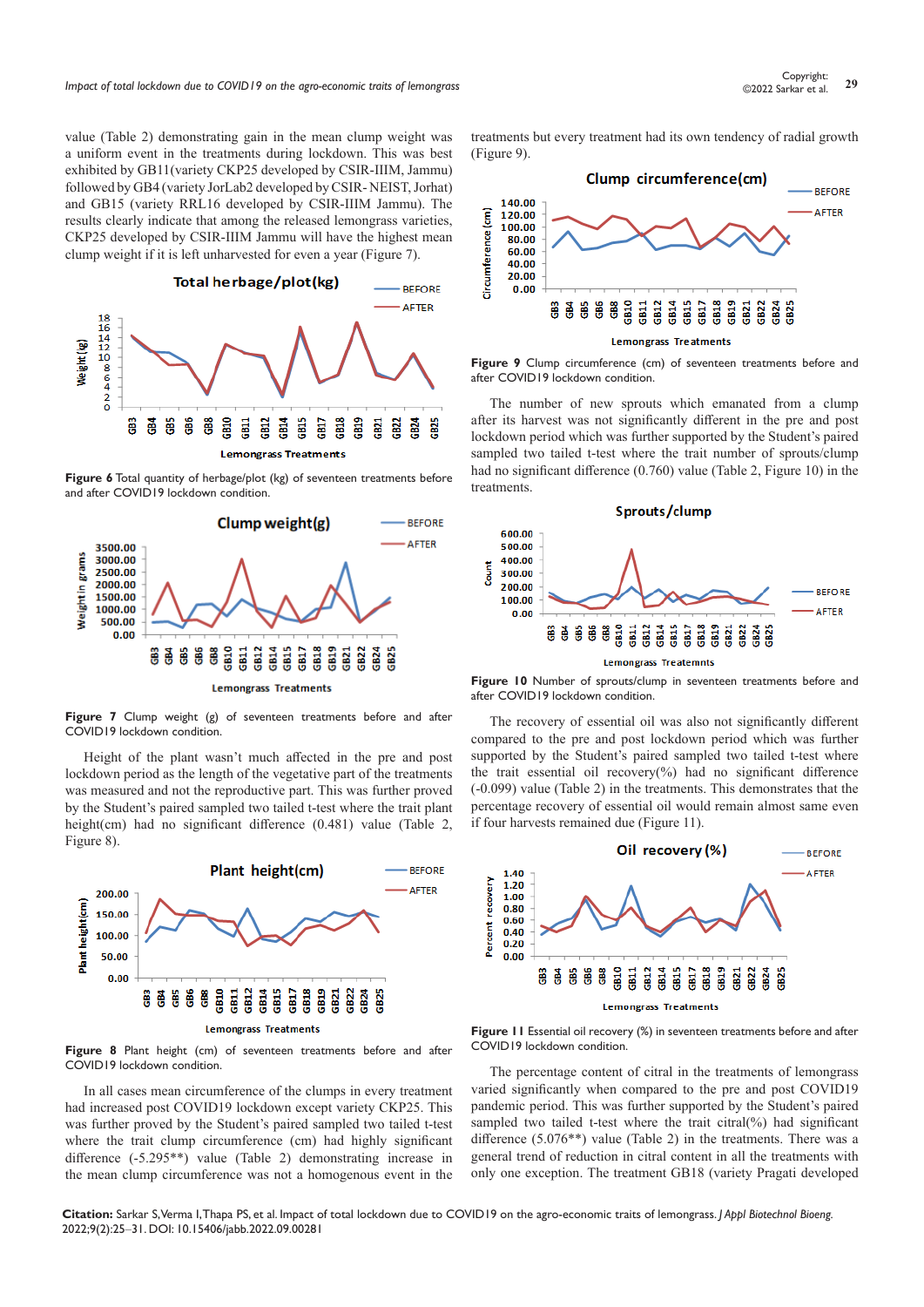by CSIR-CIMAP, Lucknow) suffered maximum reduction in citral content followed by treatment GB5, GB24, GB6 (variety Krishna developed by CSIR-CIMAP, Bangalore) and GB22. On the other hand the treatment GB10 (variety Sugandhi developed by AMPRS, Odakkali, KAU, Kerala) exhibited an increase in citral content (Figure 12).



**Figure 12** Citral content (%) in seventeen treatments before and after COVID19 lockdown condition.

During the lockdown period, when the treatments were left to grow, three of them – GB11 (variety CKP25 of CSIR-IIIM, Jammu), GB17 (variety Kalam of CSIR-IIIM, Jammu) and GB19 (CIMAP-Suwarna of CSIR-CIMAP, Lucknow) attended their reproductive phases. The luxuriant flowering was followed by seed setting. These natural recombinants had grown nearby the area of the trial. Some of these recombinants being in their vegetative state had narrow leaves and fragrance which resembled CKP25. Each of these natural recombinants was uprooted and separate lines were made for further investigation of their morphometric traits and their parentage.

#### **Discussion**

The treatments present in the trial used to be harvested after every three months of their vegetative growth prior to the pandemic outbreak and lockdown. However, after the imposition of total lockdown due to COVID-19 pandemic situation, there had been no research and cultural activities in and around the experimental trial site for nearly a year so much so that the natural rainfall was the only means of irrigation available to the treatments. This has naturally resulted in full fledged growth of the treatments along with different kinds of weeds in and around the trial. Apart from that, several rodents, insects, reptiles, birds etc. had encroached and disturbed the area of the trial. The lack of any provision for care of the treatments had resulted in the death of a considerable number of plants in each treatment in the trial during lockdown, however, the lost plants were again revived soon after the withdrawal of lockdown situation and so, no germplasm was lost.

The inability to perform any kind of cultural activities like weeding, irrigation, application of manures and fertilizers, gap filling of the treatments etc. during that one year of COVID19 lockdown has once again proved that unlike conventional agriculture, the cultivation of lemongrass is almost hassle free and has many advantages like – the aromatic crops can sustain without regular irrigation, fertilizers and manures, weeding etc. This makes them a low demanding crop of choice for agriculture. The produce i.e. the herbage in some cases may be harvested after the stipulated time with no major loss of quantity or quality. Since, there is no much significant difference in the percentage essential oil recovery during delayed harvests, it gives relief to the farmers as quantity of essential oil do not change much and thus no much financial loss tends to be inflicted. However, delayed harvest reduces the citral content in the essential oil significantly in the treatments.

## **Conclusion**

Due to the effect of COVID19 lockdown a lot of inferences were drawn related to the characteristics, behavior, utility and properties of lemongrass treatments that were included in the trial. Once again it was established that lemongrass can sustain itself without good care for even a year. Being a less demanding crop, it also adds to the income of the farmers. There is no time constrain of harvest unlike other conventional crops. Established and popular varieties like CKP25, Krishna, Kalam could not fare well in certain parameters while the comparatively less popular varieties like Chirharit, Sugandhi did very well in some other parameters. New natural recombinants resembling CKP25 in some morphological traits were obtained that were preserved for further investigation and analysis.

#### **Ethical approval**

This article does not contain any studies with human participants or animals performed by author.

#### **Acknowledgment**

The research was funded by CSIR AROMA Mission Project (HCP-0007). The authors are thankful to the team of Plant Science and Agro-Tech Division, CSIR-IIIM, Jammu for cooperation during the study. The authors also thank the Director, CSIR-IIIM, Jammu, India, for providing the necessary facilities during the course of this investigation.

#### **Conflicts of interest**

The author declares that there is no conflict of interest.

#### **Funding**

None.

## **References**

- 1. [Sarkar S. AROMATIC GRASSES Experience with some](https://www.akinik.com/products/1030/aromatic-grasses-experience-with-some-cymbopogon-sp) *Cymbopogon* [sp. AkiNik Publications, New Delhi. ©AkiNik Publications; 1](https://www.akinik.com/products/1030/aromatic-grasses-experience-with-some-cymbopogon-sp)st ed. ISBN-[9789390541799. 2020.](https://www.akinik.com/products/1030/aromatic-grasses-experience-with-some-cymbopogon-sp)
- 2. [Sarkar S, Meena R, Verma I, et al. Genetic variability, character association](https://pubag.nal.usda.gov/catalog/7458972)  [and path analysis of oil yield and its component characters in](https://pubag.nal.usda.gov/catalog/7458972) *Cymbopogon* sp. *[Acta Ecologica Sinica](https://pubag.nal.usda.gov/catalog/7458972)*. 2021;41(6):584–590.
- 3. [Weiss EA. Essential oil crops: Wallingford, UK: CAB International.](https://www.cabdirect.org/cabdirect/abstract/19970300762)  [1997;59–137.](https://www.cabdirect.org/cabdirect/abstract/19970300762)
- 4. [Akhila A. Essential oil–bearing grasses: the genus](https://www.routledge.com/Essential-Oil-Bearing-Grasses-The-genus-Cymbopogon/Akhila/p/book/9780367446031) *Cymbopogon*. CRC [Press, Taylor and Francis Group. 2010. 108 p.](https://www.routledge.com/Essential-Oil-Bearing-Grasses-The-genus-Cymbopogon/Akhila/p/book/9780367446031)
- 5. [Husain A, Virmani OP, Sharma A, et al. Major Essential Oil–bearing](https://www.cabi.org/ISC/abstract/19890392995)  [Plants of India. Central Institute of Medicinal and Aromatic Plants,](https://www.cabi.org/ISC/abstract/19890392995)  [Lucknow;1988.](https://www.cabi.org/ISC/abstract/19890392995)
- 6. [Padalia RC, Verma RS, Chanotiya CS, et al. Chemical fingerprinting of](https://www.acgpubs.org/doc/2018080617024637_RNP-1011_404.pdf)  [the fragrant volatiles of nineteen Indian cultivars of](https://www.acgpubs.org/doc/2018080617024637_RNP-1011_404.pdf) *Cymbopogon Spreng* (Poaceae). *Rec Nat Prod*[. 2011;5:290–299.](https://www.acgpubs.org/doc/2018080617024637_RNP-1011_404.pdf)
- 7. [Curtis S. Essential Oils. Aurum Press, London; 1996.](https://www.alibris.com/search/books/isbn/9781854104137)
- 8. [Lalko J, Api AM. Citral: identifying a threshold for induction of dermal](https://pubmed.ncbi.nlm.nih.gov/18353514/)  sensitization. *[Regul Toxicol Pharm](https://pubmed.ncbi.nlm.nih.gov/18353514/)*. 2008;52:62–73.
- 9. [Santin MR, Dos Santos AO, Nakamura CV, et al.](https://pubmed.ncbi.nlm.nih.gov/19669793/) *In vitro* activity of the essential oil of *Cymbopogon citratus* [and its major component \(citral\) on](https://pubmed.ncbi.nlm.nih.gov/19669793/)  *[Leishmania amazonensis](https://pubmed.ncbi.nlm.nih.gov/19669793/)*. *Parasitol Res J*. 2009;105:1489–1496.
- 10. [Oloyede OI. Chemical profile and antimicrobial activity of](https://www.cabdirect.org/cabdirect/abstract/20103254465) *Cymbopogon citratus* leaves. *J Nat Prod.* [2009;2:98–103.](https://www.cabdirect.org/cabdirect/abstract/20103254465)